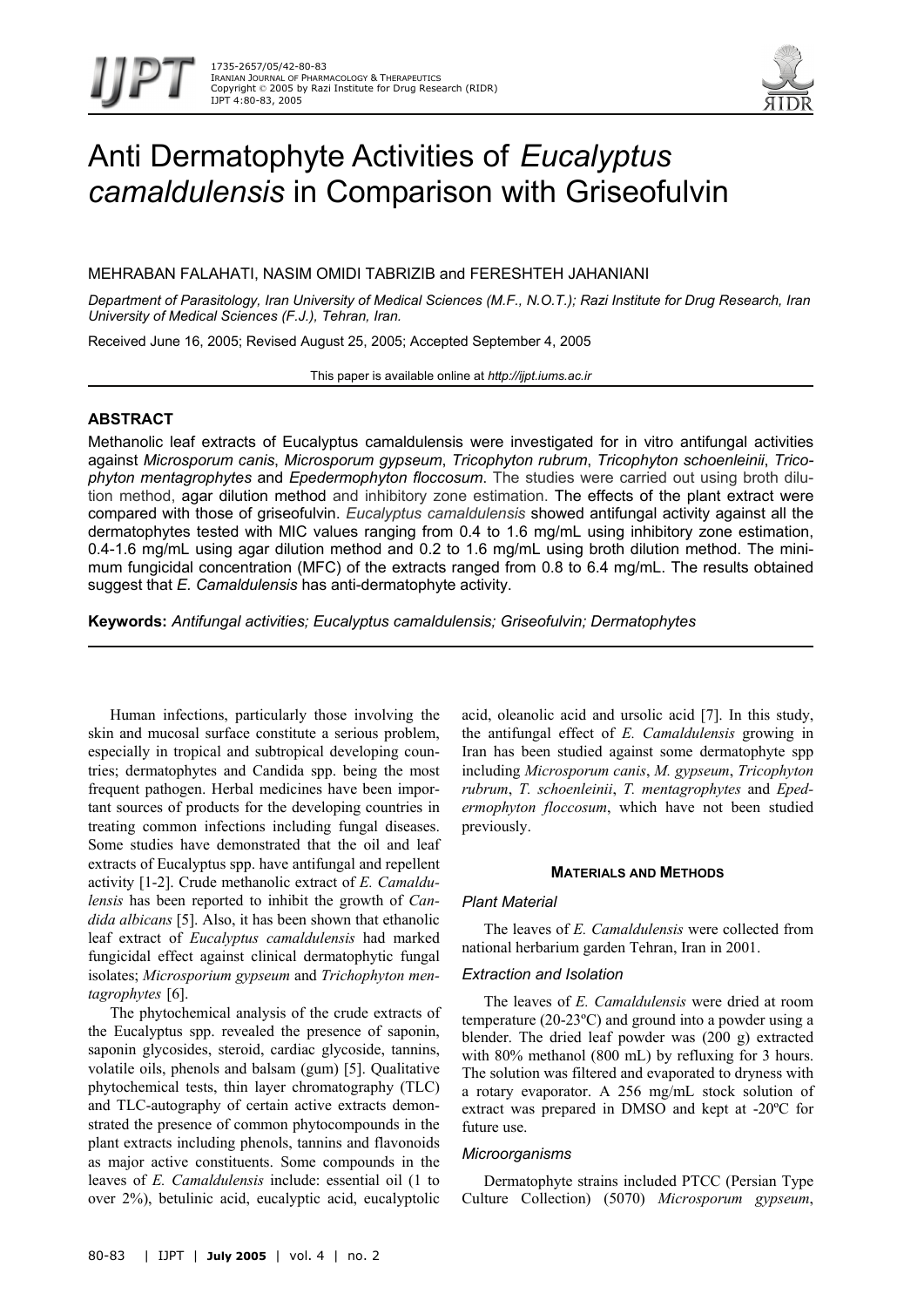#### **Anti Dermatophyte Activities of** *Eucalyptus camaldulensis* ijpt.iums.ac.ir | **81**

| <b>Strain</b>            | Griseofulvin concentration (mg/mL) |       |       |       |       |       |       |        |         |
|--------------------------|------------------------------------|-------|-------|-------|-------|-------|-------|--------|---------|
|                          | 0.064                              | 0.032 | 0.016 | 0.008 | 0.004 | 0.002 | 0.001 | 0.0005 | 0.00025 |
| Microsporum canis        |                                    | 20    | 20    |       |       |       |       |        |         |
| M. gypseum               | 30                                 | 18    |       |       |       |       |       |        |         |
| Tricophyton rubrum       |                                    |       | 10    |       |       |       |       |        |         |
| T. schoenleinii          | 35                                 | 25    | 25    | 23    | 20    |       | ٥     |        |         |
| T. mentagrophytes        | 30                                 |       | 20    |       |       |       |       |        |         |
| Epedermophyton floccosum | 30                                 | 20    |       |       |       |       |       |        |         |

<span id="page-1-0"></span>**Table 1.** Inhibitory effects of griseofulvin on selected fungal species.

MICs were regarded as the lowest concentration that produced a visible zone of inhibition. Assay was performed using inhibitory zone estimating. The MIC values represent the average of 3 independent experiments.

PTCC (5060) *Microsporum canis*, PTCC (5069) *Trichophyton rubrum* PTCC (5143) and *Trichophyton schoenleinii* were obtained from Iranian scientific and industrial institute. *Trichophyton mentagrophyte* and *Epedermophyton floccosum* were isolated from patients at Mycology department of Iran Medical Science University. Dermatophyte strains identity were confirmed by slide culture and urease test [[8\]](#page-3-5). All strains were maintained in 20% glycerol and 10% lactose at -190ºC in liquid nitrogen.

## *Inucolum Preparation*

All the fungi spp. was maintained on Sabouraud dextrose agar. Sterile distilled water containing 0.05% Tween 80 was added to the surface growth and spores and hypae were scraped off with a sterile wire loop. A spectrophotometer set at 530 nm used to adjust the suspension to 90% transmittance. This resulted in a concentration of about  $1 \times 10^6$  CFU/mL.

# *Inhibitory Zone Estimating*

Qualitative antifungal screening was carried out using the agar-well diffusion assay [9]. Twenty mL of sterilized sabouraud dextrose agar medium were poured into a 15 cm Petri dish. Twenty µL of inoculums suspension of each test organism was distributed evenly over the surface. A 6mm well was cut in the centre of each plate using the wide-end of a sterilized Pasteur pipette. Fifty ul of serial dilution of methanolic leaf extracts of Eucalyptus camaldulensis or giseofolvin were placed into the wells. The plates were incubated for 5 days at 30ºC. Results of the qualitative screening were recorded as the average diameter of the inhibition zone surrounding the wells containing the test solution. Results were compared with griseofulvin. The MIC was regarded as the lowest concentration that produced a visible zone of inhibition.

#### *Agar Dilution Method*

Two mL of melted sabouraud was added to each of

10 sterile universal containers (numbered 1-10). 2 mL of the methnaolic leaf extract solution of *E. Camaldulensis* (12.8 mg/mL) was added to container 1. The contents were mixed and 2 mL transferred to container 2. This serial dilution was repeated through to container 9. 2mL was discarded from container 9. Eighteen mL of melted sabouraud dextrose agar was added to each container; the contents were mixed and poured into a 9 cm diameter Petri dish (numbered 1-10). After solidification of the medium, 20 µl of inoculum were spread onto each plate. The plates were incubated at 30ºC for 5-7 days. The final concentrations of *E. Camaldulensis* extract ranged from 6.4 to 0.025 mg/mL. For griseofulvin, the final concentration ranged from 0.064 to 0.00025 mg/mL. The MIC was the lowest drug concentration at which there was no visible fungal growth after incubation  $[10]$ .

#### *Broth Dilution Method*

One mL of sterile liquid sabouraud medium was added to 11 sterile capped tubes, each. 1mL of *E. Camaldulensis* methanolic leaf extract suspension (12.8 mg/mL in medium) was added to tube 1. The contents were mixed and 1mL was transferred to tube 2. This serial dilution was repeated through to tube 9. 1 mL was discarded from tube 9. Fifty µL of inoculum was added to tubes 1-10 and the contents were mixed. Medium control (no inoculum and no drug) and inoculum control (no drug) tubes were prepared. The final concentrations of *E. Camaldulensis* extract ranged from 6.4 to 0.025 mg/mL. For griseofulvin, the final concentration ranged from 0.064 to 0.00025 mg/mL. The tubes were incubated at 30ºC for 72 h. The fungal growth in each tube was detected turbidometrically at 530 nm. MIC was defined as the drug concentration at which the turbidity of the medium was the same as the medium control.

Ten ul aliquot of cell suspension from the tube without observed growth of fungi was inoculated on to sabouraud dextrose agar, and Minimum fungicidal concentration (MFC) of test compound was determined as

<span id="page-1-1"></span>**Table 2.** Inhibitory effects of methanolic leaf extracts of *E. camaldulensis* on selected fungal species.

| <b>Strain</b>            | Methanolic leaf extracts of $E$ . camaldulensis concentration(mg/mL) |     |               |     |     |     |     |      |       |
|--------------------------|----------------------------------------------------------------------|-----|---------------|-----|-----|-----|-----|------|-------|
|                          | 6.4                                                                  | 3.2 | $1.6^{\circ}$ | 0.8 | 0.4 | 0.2 | 0.1 | 0.05 | 0.025 |
| Microsporum canis        | 20                                                                   | 18  | 10            |     |     |     |     |      |       |
| M. gypseum               |                                                                      | 20  |               |     |     |     |     |      |       |
| Tricophyton rubrum       |                                                                      | 20  |               |     |     |     |     |      |       |
| T. schoenleinii          |                                                                      | 15  | 10            |     |     |     |     |      |       |
| T. mentagrophytes        |                                                                      | 20  | 14            | 10  |     |     |     |      |       |
| Epedermophyton floccosum | 33                                                                   | 21  |               |     |     |     |     |      |       |

MICs were regarded as the lowest concentration that produced a visible zone of inhibition. Assay was performed using inhibitory zone estimating. The MIC values represent the average of 3 independent experiments.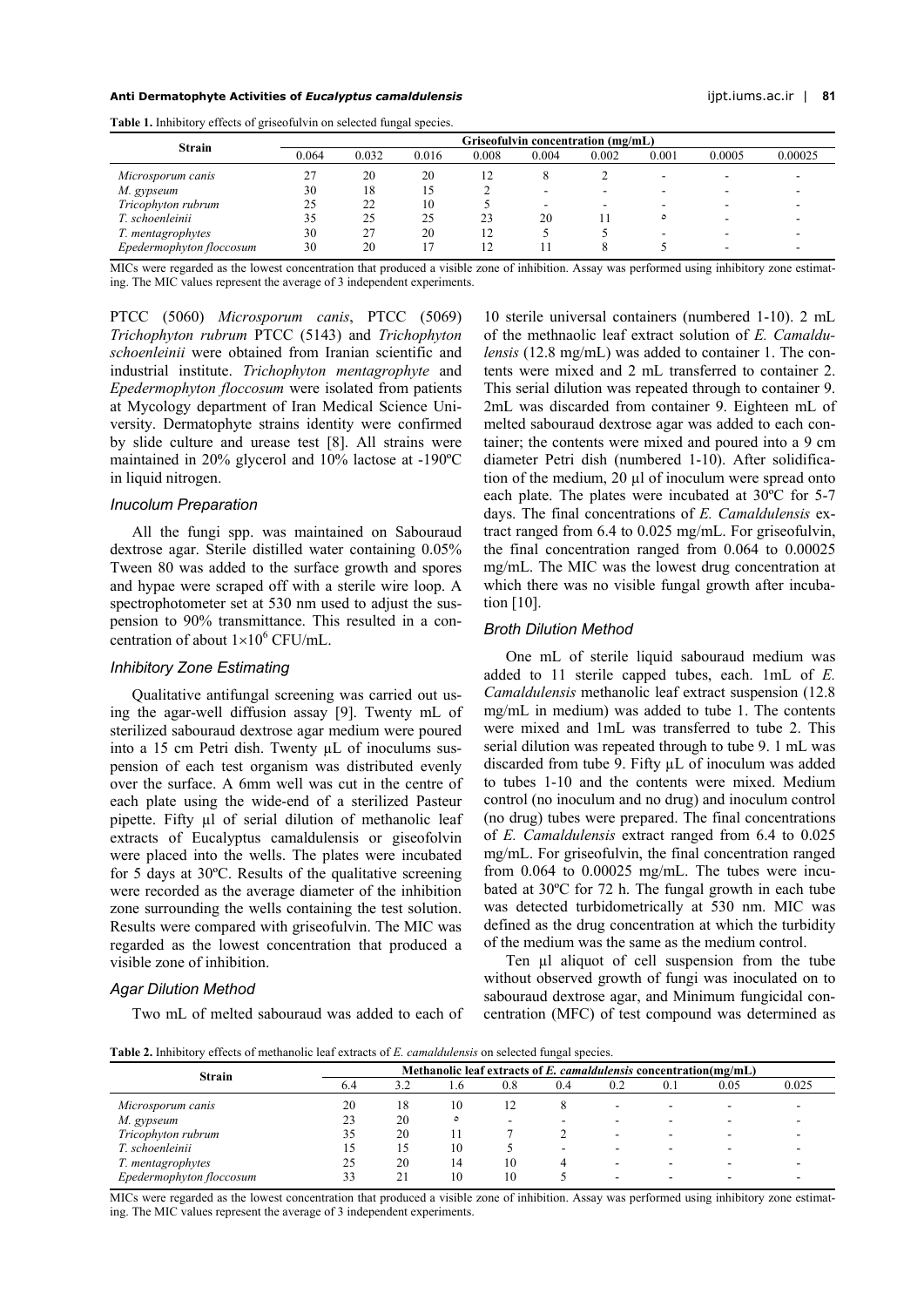#### **82** | IJPT | **July 2005** | vol. 4 | no. 2**Falahati et al.**

<span id="page-2-0"></span>**Table 3.** Antifungal effects of methanolic leaf extracts of E. camaldulensis and griseofulvin on selected fungal species.

|                          | MIC (mg/mL)              |              |  |  |  |
|--------------------------|--------------------------|--------------|--|--|--|
| <b>Strain</b>            | Methanolic leaf extracts | Griseofulvin |  |  |  |
|                          | $of E. \ can addulensis$ |              |  |  |  |
| Microsporum canis        | 1.6                      | 0.004        |  |  |  |
| M. gypseum               | 1.6                      | 0.016        |  |  |  |
| Tricophyton rubrum       | 1.6                      | 0.004        |  |  |  |
| T. schoenleinii          | 0.4                      | 0.001        |  |  |  |
| T. mentagrophytes        | 0.4                      | 0.002        |  |  |  |
| Epedermophyton floccosum | 0.4                      | 0.002        |  |  |  |

MICs were determined visually as the concentration that gave 100% inhibition. Assay was performed using agar dilution method. The MIC values represent the average of 3 independent experiments.

<span id="page-2-1"></span>**Table 4.** Inhibitory effects of methanolic leaf extracts of E. camaldulensis and griseofulvin on selected fungal species.

|                          | MIC (mg/mL)                                     |              |  |  |
|--------------------------|-------------------------------------------------|--------------|--|--|
| <b>Strain</b>            | Methanolic leaf extracts<br>of E. camaldulensis | Griseofulvin |  |  |
| Microsporum canis        | 0.8                                             | 0.001        |  |  |
| M. gypseum               | 1.6                                             | 0.008        |  |  |
| Tricophyton rubrum       | 1.6                                             | 0.004        |  |  |
| T. schoenleinii          | 0.4                                             | 0.001        |  |  |
| T. mentagrophytes        | 0.2                                             | 0.002        |  |  |
| Epedermophyton floccosum | 0.2                                             | 0.001        |  |  |

MICs were determined visually as the concentration that gave 100% inhibition. Assay was performed using broth dilution method. The MIC values represent the average of 3 independent experiments.

the lowest concentration of the agent at which no colonies were seen after 4 days at 30ºC [ [11\]](#page-3-8).

#### **RESULTS**

#### *Inhibitory Zone Estimating*

All tested fungi were affected by griseofulvin and *E. Camaldulensis* methanolic leaf extract. The greatest inhibitory effect of griseofulvin was recorded with *Tricophyton schoenleinii* (35 mm; inhibition zone). *Tricophyton mentagrophytes* showed the most susceptibility against *E. Camaldulensis* methanolic leaf extract (35 mm). The results are presented in [Table 1](#page-1-0) and [Table 2](#page-1-1).

## *Agar Dilution Method*

The MICs of griseofulvin and *E. Camaldulensis* methanolic leaf extract obtained by the agar dilution assay are presented in [Table 3.](#page-2-0) Griseofulvin showed the greatest and the least antifungal activity against *Tricophyton schoenleinii* and *Microsporum gypseum*, respectively. The MICs of *E. Camaldulensis* methanolic leaf extract ranged from 0.4 to 1.6 mg/mL. *Epedermophyton floccosum*, *Tricophyton schoenleinii* and *Tricophyton mentagrophytes* were the most susceptible strains against *E. Camaldulensis* methanolic leaf extract.

#### *Broth Dilution Method*

The MICs of griseofulvin and *E. Camaldulensis* methanolic leaf extract obtained by the broth dilution assay are presented in [Table 4.](#page-2-1) The MICs of griseofulvin and *E. Camaldulensis* methanolic leaf extract ranged from 0.001 to 0.008 mg/mL and 0.2 to 1.6 mg/mL, respectively. The least sensitive strain to

**Table 5.** Fungicidal effects of methanolic leaf extracts of E. camaldulensis and griseofulvin on selected fungal species.

|                          | $MFC$ (mg/mL)               |  |  |
|--------------------------|-----------------------------|--|--|
| <b>Strain</b>            | Methanolic leaf extracts of |  |  |
|                          | E. camaldulensis            |  |  |
| Microsporum canis        | 6.4                         |  |  |
| M. gypseum               | 3.2                         |  |  |
| Tricophyton rubrum       | 1.6                         |  |  |
| T. schoenleinii          | 0.8                         |  |  |
| T. mentagrophytes        | 0.8                         |  |  |
| Epedermophyton floccosum | 0.8                         |  |  |

MFC was determined as the lowest concentration of the agent at which no colonies were seen after 4 days. The MFC values represent the average of 3 independent experiments.

griseofulvin was *Microsporum gypseum***.** The most sensitive dermatophyte strains to *E. Camaldulensis* methanolic leaf extract were *Tricophyton mentagrophytes* and *Epedermophyton floccosum***.** The MFCs of *E. Camaldulensis* methanolic leaf extract ranged from 0.8 to 6.4 mg/mL ([Table 5](#page-2-0))**.** 

# **DISCUSSION**

The emergence of anti fungal resistant strain of various fungi such as Candida, dermatophyte and cryptococcus neoformans has prompted research into developing new strategies for fighting fungal infections [\[ 12](#page-3-9)] which may be less toxic to man. Some studies have demonstrated the inhibitory effects of essential oil and leaf extract of Eucalyptus spp. against some fungi strains [1-4]. In this study, the inhibitory effects of methanolic leaf extracts of *Eucalyptus camaldulensis* were studied against six species of pathogenic dermatophytes including *Microsporum canis*, *Microsporum gypseum*, *Tricophyton rubrum*, *Tricophyton schoenleinii*, *Tricophyton mentagrophytes* and *Epedermophyton floccosum*. Inhibitory zone estimating, agar dilution method and broth dilution method were used in this study, and the results were compared with each other and griseofulvin.

Our results demonstrated that methanolic leaf extract of *E. Camaldulensis* has concentration dependent antifungal activity against all tested strains. All the methods used, showed that *Tricophyton mentagrophytes* was the most susceptible strain to methanolic leaf extracts of *E. Camaldulensis*.

As expected from a crude extract with many components, the methanolic leaf extract of *E. Camaldulensis* had a much larger MICs value than griseofulvin. However as the methanolic leaf extract of *E. Camaldulensis*, is known to have a very low toxicity  $[13]$ , one might conclude that the mixture would probably produce less side-effects and toxicity compared with conventional chemotherapeutic agents.

The results obtained suggest that *E. Camaldulensis* can be used in treating diseases caused by the test organisms.

#### **ACKNOWLEDGMENTS**

We thank Dr. L. Akhlaghi and Ms. S. Farahyar for their consultations. Also, the authors would like to thank Dr. S.A. Ebrahimi for his help.